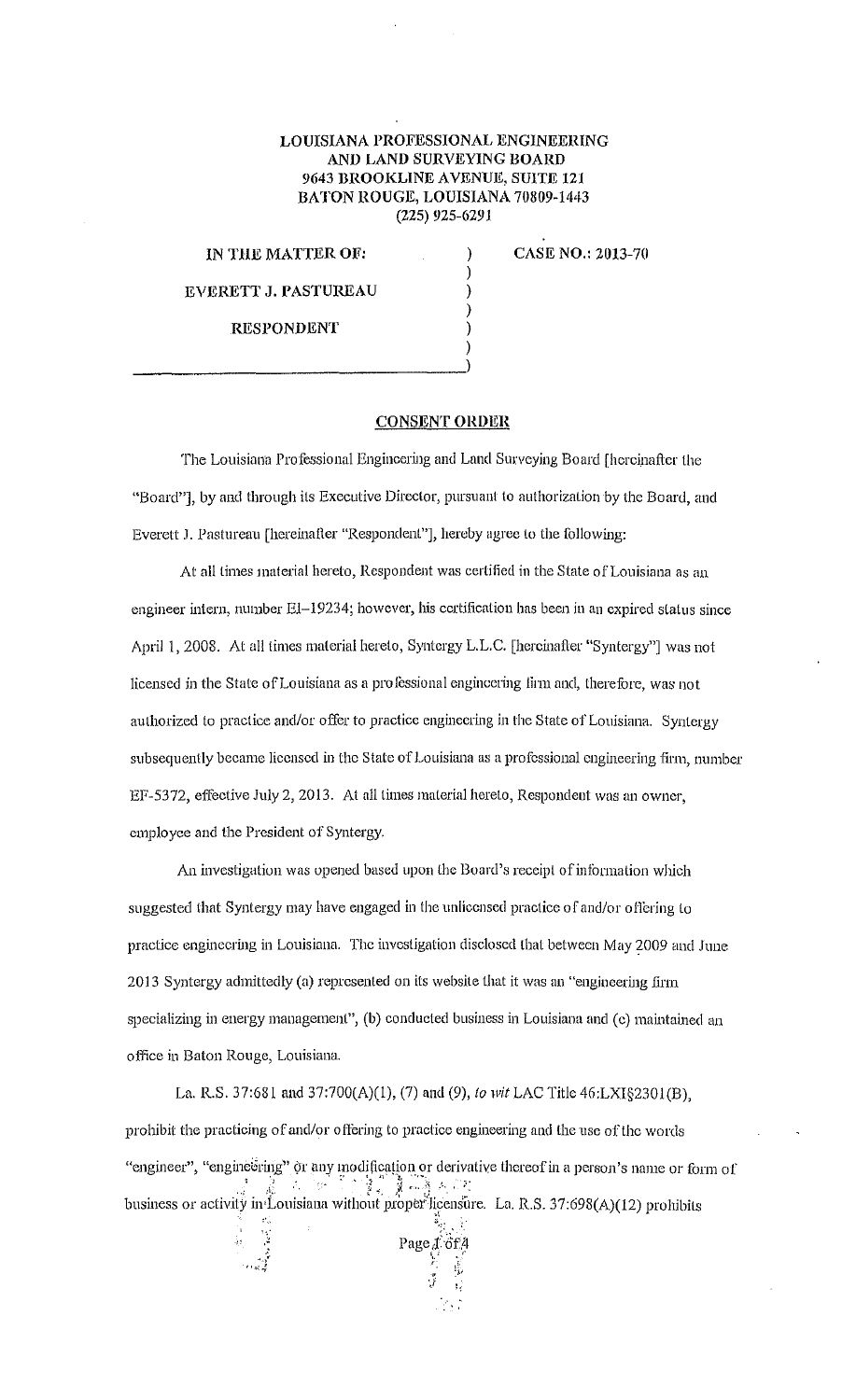licensees from aiding or assisting another person in violating the laws and/or rules of the Board. La. R.S. 37:698(H) penuils the Board to lake disciplinary action against persons who violate La. R.S. 37:698(A)(12), upon a finding of guilt following the preferral of charges, notice and hearing and a majority vote of its entire membership authorized to participate in the proceeding. La. R.S. 37:681, La. R.S. 37:698(A)(12) and (H), La. R.S. 37:700(A)(l), (7) and (9), and LAC Title  $46: LXI$ §2301(B) were in effect at all times material hereto.

It is undisputed that (a) between May 2009 and June 2013 Syntergy was not licensed to practice and/or offer to practice engineering in Louisiana, (b) during this time period Syntergy represented on its website that it was an "engineering firm specializing in energy management" and (c) Respondent aided or assisted Syntergy in this representation.

By letter dated February 10, 2014, the Board gave notice to Respondent that it was considering the preferral of charges against Respondent on the grounds that he may have violated La. R.S. 37:698(A)(I2), relative to the aiding or assisting of another person in violating the laws and/or rules of the Board.

Wishing to dispense with the need for further disciplinary action and to conclude the instant proceeding without further delay and expense, for the purpose of this proceeding only, Respondent and the Board do hereby enter into this Consent Order, in which Respondent of his own free will consents to the issuance of a Consent Order by the Board, wherein Respondent agrees to (a) pay a fine of two hundred fifty (\$250.00) dollars, (b) pay administrative costs of four hundred seventy-four and 50/100 (\$474.50) dollars, (c) successfully complete the Board's online Louisiana Laws and Rules Quiz, (d) successfully complete the Board's online Louisiana · Professionalism and Ethics Quiz and (e) the publication of this Consent Order on the Board's website and a summary of this matter in the Board's officinljournnl, the *Louisiana Engineer and Surveyor Journal*, and the reporting of this matter to the National Council of Examiners for Engineering and Surveying (NCEES), identifying Respondent by name.

Respondent admits to the facts recited herein. Respondent acknowledges awareness of the recited laws and/or rules and states that he will comply with all applicable laws and rules henceforth. Respondent has been advised of his right to appeal; and he states affirmatively that he has been afforded all administrative remedies due him under the law. Respondent further acknowledges awareness of the fact that the signed original of this Consent Order will remain in Page 2 of 4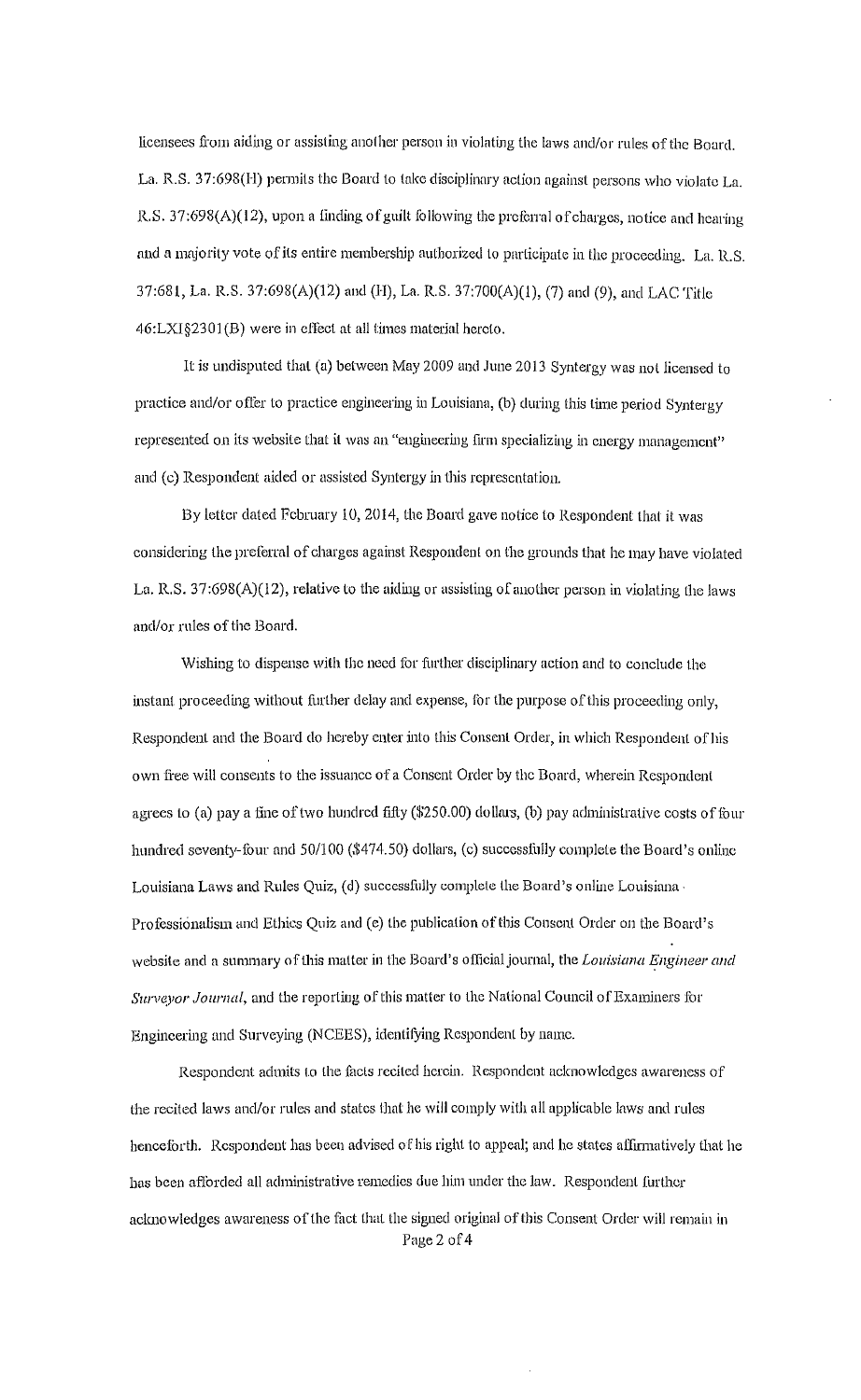the custody of the Board as a public record and will be made available for public inspection and copying upon request.

Therefore, in consideration of the foregoing and by signing this Consent Order. Respondent does hereby waive his right to a hearing before the Board, lo the presenting of evidence and witnesses in his behalf, to Findings of Fact and Conclusions of Law in this case, and to judicial review of this Consent Order.

Respondent hereby represents (a) that he fully understands the meaning and intent of this Consent Order, including but not limited to its final and binding effect, (b) that he has voluntarily entered into this Consent Order and that no other promise or agreement of any kind has been made to or with him by any person whatsoever to cause the execution of this instrument and (c) that the sanctions set forth in this Consent Order do not prevent the Board from taking further disciplinary or enforcement action against Respondent on matters not specifically addressed in this Consent Order.

WHEREFORE, the Louisiana Professional Engineering and Land Surveying Board and Respondent agree that:

1. Respondent shall pay a fmc of two hundred filly (\$250.00) dollars, whieh shall be tendered to the Board by certified check payable to the Board, due upon the signing of this Consent Order; and

2. Respondent shall pay administrative costs of four hundred seventy-four and 50/100 (\$474.50) dollars, which shall be tendered to the Board by certified check payable to the Board, due upon the signing of this Consent Order; and

3. Respondent shall successfully complete the Board's online Louisiana Laws and Rules Quiz with a score of90% or higher and return it to the Board within sixty (60) days of the effective date of this Consent Order; and

4. Respondent shall successfully complete the Board's online Louisiana Professionalism and Ethics Quiz with a score of 90% or higher and return it to the Board within sixty (60) days of the effective date of this Consent Order; and

5. This Consent Order shall be published on the Board's website and a summary of this matter shall be printed in the otlicialjournal of the Board, Lhe *Louisiana Engineer and*